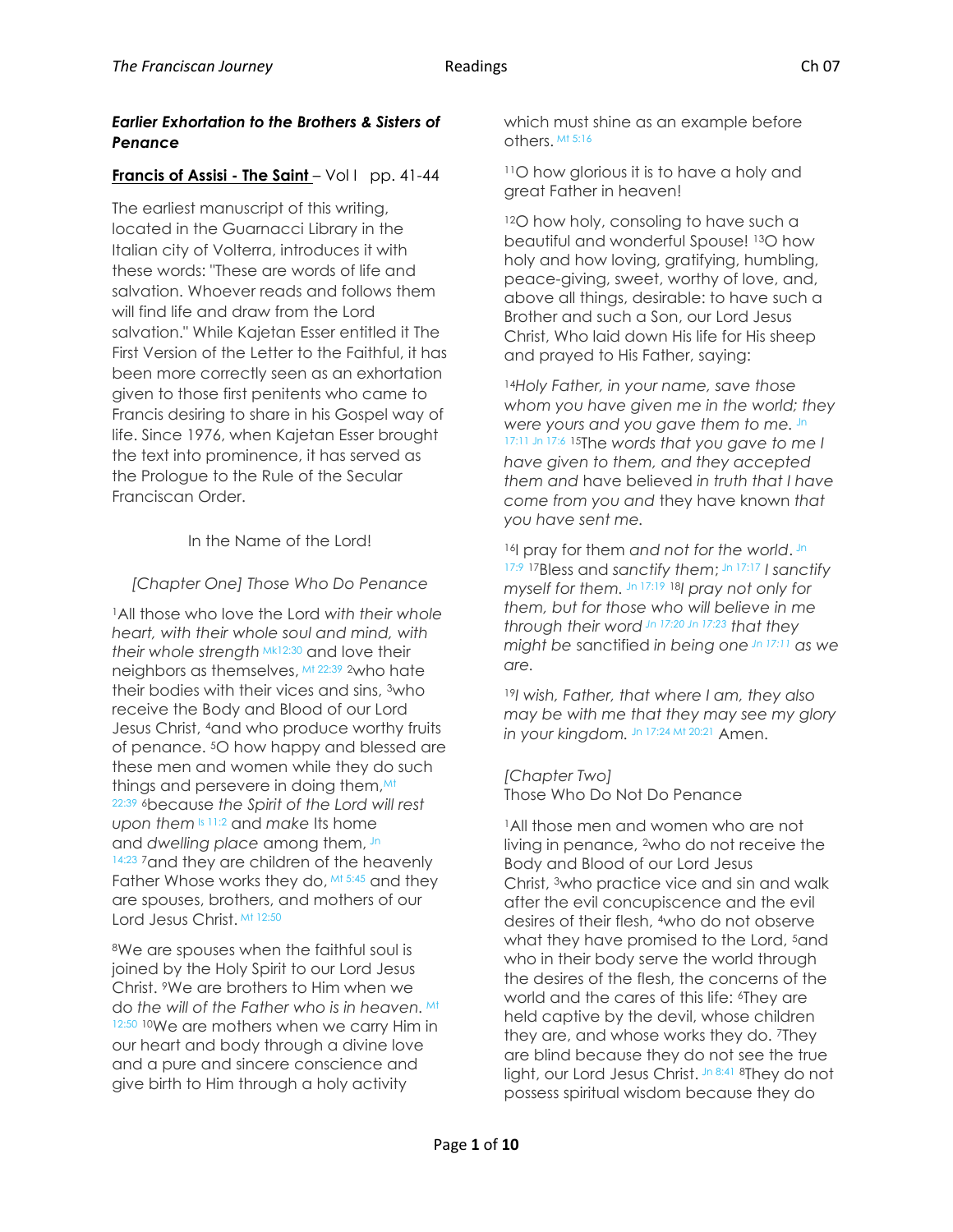not have the Son of God, the true wisdom of the Father. <sup>9</sup>It is said of them: *Their wisdom*  has been swallowed up Ps 107:27 [Vulgate, Ps 106:27] *and Cursed are those who turn away from your commands.* Ps 118:21 [Vulgate, Ps 117:21] <sup>10</sup>They see and acknowledge, know and do evil, and knowingly lose their souls.

so body and soul perish in this brief world and they will go to hell where they will be tortured forever.

<sup>19</sup>In the love which is God we beg all those whom these words reach to receive those fragrant words of our Lord Jesus Christ written above with divine love and kindness. <sup>20</sup>And let whoever does not know how to read have them read to them frequently. <sup>21</sup>Because they are spirit and life, Jn 6:63 they should preserve them together with a holy activity to the end.

<sup>22</sup>And whoever has not done these things will be held accountable *before the tribunal of* Rm 14:10 our Lord Jesus *Christ on the day of judament*. Mt 12:36

<sup>11</sup>See, you blind ones, deceived by your enemies: the flesh, **b** the world, and the devil, because it is sweet for the body to sin and it is bitter to serve God, <sup>12</sup>for every vice and sin flow and *proceed from the human heart* Mt 15:19 as the Lord says in the Gospel. <sup>13</sup>And you have nothing in this world or in that to come. <sup>14</sup>And you think that you will possess this world's vanities for a long time, but you are deceived because a day and an hour will come of which you give no thought, which you do not know, and of which you are unaware when the body becomes weak, death approaches, and it dies a bitter death. <sup>15</sup>And no matter where, when, or how a person dies in the guilt of sin without penance and satisfaction, if he can perform an act of satisfaction and does not do so, the devil snatches his soul from its body with such anguish and distress that no one can know [what it is like] except the one receiving it.c

<sup>16</sup>And every talent, ability, *knowledge, and wisdom* 2Chr 1:12 they think they have will be taken away from them. Lk 8:18 17 And they leave their wealth to their relatives and

friends who take and divide it and afterwards say: "May his soul be cursed because he could have given us more and acquired more than what he distributed to Us." 18 Worms eat his body and so body and ...

Those "who were with him," the brothers who write in The Assisi Compilations, tell of a number of documents or "testaments" which Francis dictated as his health deteriorated and death drew near: that of Siena in which he outlined the basic principles of his Gospel vision, that concerning the Portiuncula in which he asked his brothers to care for this special symbol of their life, and another in which he provided guidelines for building new dwellings. This document has come to be known as "The Testament," has remained a primary expression of Francis' profound wisdom and vision. While popular tradition maintains that it was written at the Portiuncula while he was dying, the document's different styles of writing suggest that it was written at different moments of those final days and was prompted by different questions swirling around his simple Gospel vision. The Lord gave me, Brother Francis, thus to begin doing penance in this way: for when I was in sin, it seemed too bitter for me to see lepers. And the Lord Himself led me among them and I showed mercy to them. And when I left them, what had seemed bitter to me was turned into sweetness of soul and body. And afterwards I delayed a little and left the world. And the Lord gave me such faith in churches that I would pray with simplicity in this way and say: "We adore You, Lord Jesus Christ, in all Your churches throughout the whole world and we bless You because by Your holy cross You have redeemed the world." Afterwards the Lord gave me, and gives me still, such faith in priests who live according to the rite of the holy Roman Church because of their orders that, were they to persecute me, I would still want to have recourse to them. And if I had as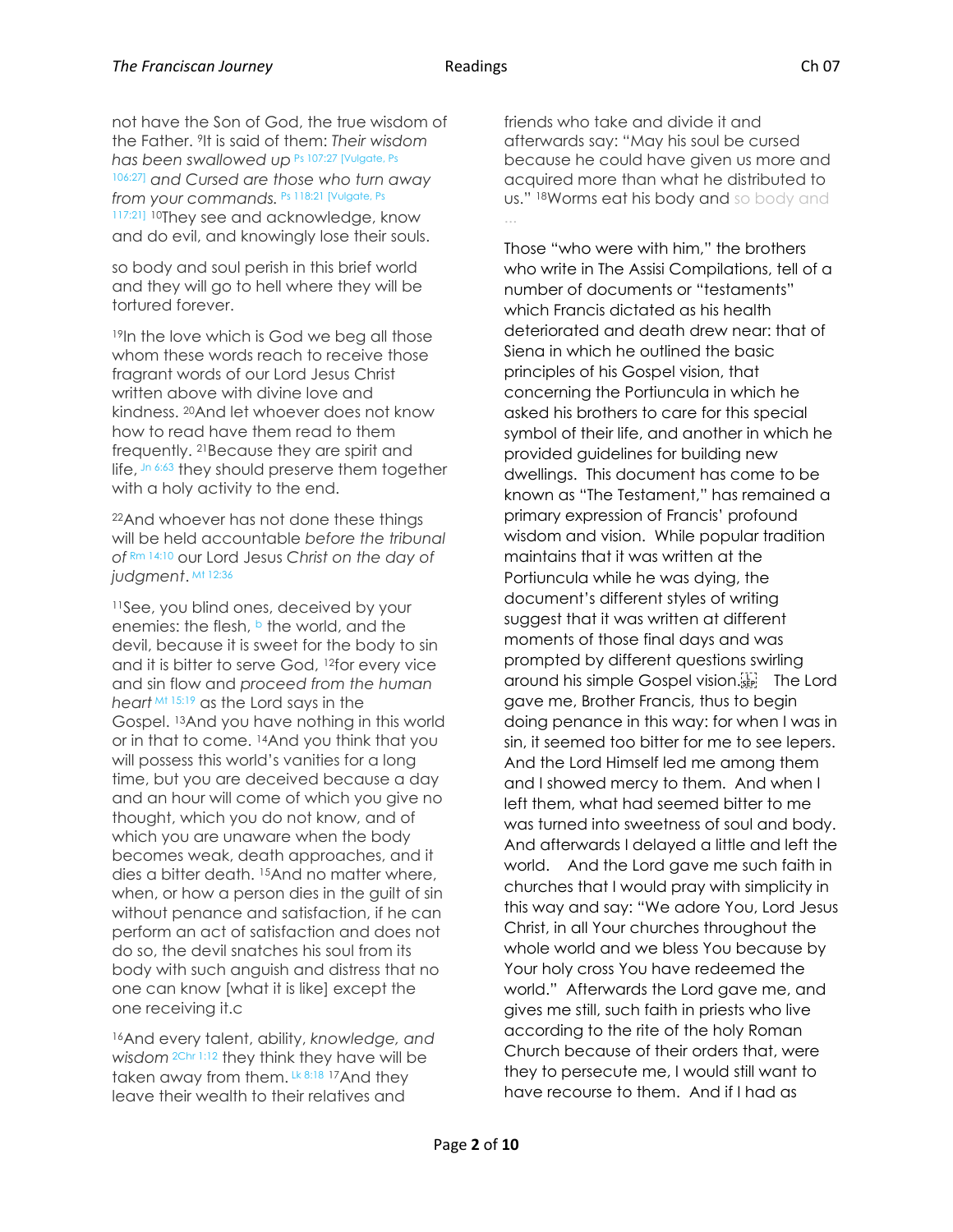much wisdom as Solomon and found impoverished priests of this world, I would not preach in their parishes against their will. And I desire to respect, love and honor them and all others as my lords. And I do not want to consider any sin in them because I discern the Son of God in them and they are my lords. And I act in this way because, in this world, I see nothing corporally of the most high Son of God except His most holy Body and Blood which they receive and they alone administer to others. I want to have these most holy mysteries honored and venerated above all things and I want to reserve them in precious places. Wherever I find our Lord's most holy names and written words in unbecoming places, I want to gather them up and I beg that they be gathered up and placed in a becoming place. And we must honor all theologians and those who minister the most holy divine words and respect them as those who minister to us spirit and life. And after the Lord gave me some brothers, no one showed me what I had to do, but the Most High Himself revealed to me that I should live according to the pattern of the Holy Gospel. And I had this written down simply and in a few words and the Lord Pope confirmed it for me. And those who came to receive life gave whatever they had to the poor and were content with one tunic, patched inside and out, with a cord and short trousers. We desired nothing more. We clerical [brothers] said the Office as other clerics did; the lay brothers said the Our Father; and we quite willingly remained in churches. And we were simple and subject to all. And I worked with my hands, and I still desire to work; and I earnestly desire all brothers to give themselves to honest work. Let those who do not know how to work learn, not from desire to receive wages, but for example and to avoid idleness. And when we are not paid for our work, let us have recourse to the table of the Lord, begging alms from door to door. The Lord revealed a greeting to me that we should say: "May

the Lord give you peace." Let the brothers be careful not to receive in any way churches or poor dwellings or anything else built for them unless they are according to the holy poverty we have promised in the Rule. As pilgrims and strangers, let them always be guests there.

 I strictly command all the brothers through obedience, wherever they may be, not to dare to ask any letter from the Roman Curia, either personally or through an intermediary, whether for a church or another place or under the pretext of preaching or the persecution of their bodies. But, wherever they have not been received, let them flee into another country to do penance with the blessing of God. And I firmly wish to obey the general minister of this fraternity and the other guardian whom it pleases him to give me. And I so wish to be a captive in his hands that I cannot go anywhere or do anything beyond obedience and his will, for he is my master. And although I may be simple and infirm, I nevertheless want to have a cleric always with me who will celebrate the Office for me as it is prescribed in the Rule. And let all the brothers be bound to obey their guardians and to recite the Office according to the Rule. And if some might have been found who are not reciting the Office according to the Rule, and want to change it in some way, or who are not Catholics, let all the brothers, wherever they may have found one of them, be bound through obedience to bring him before the custodian of that place nearest to where they found him. And let the custodian be strictly bound through obedience to keep him securely day and night as a man in chains, so that he cannot be taken from his hands until he can personally deliver him into the hands of his minister. And the minister be bound through obedience to send him with such brothers who would guard him as a prisoner until they deliver him to the Lord of Ostia, who is the Lord, the Protector and the Corrector of this fraternity. And the brothers may not say: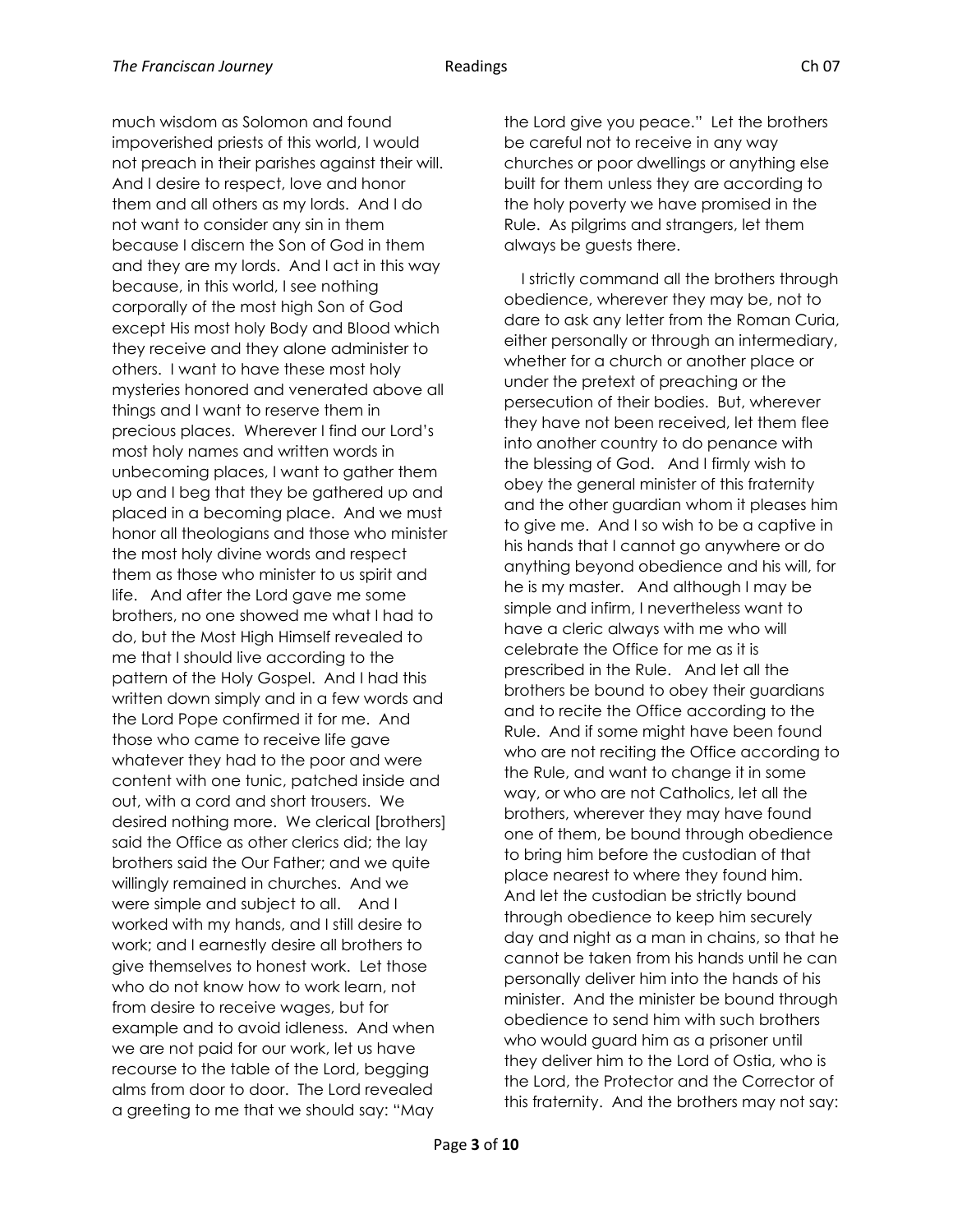"This is another rule." Because this is a remembrance, admonition, exhortation, and my testament, which I, little brother Francis, make for you, my blessed brothers, that we might observe the Rule we have promised in a more Catholic way. And let the general minister and all the other ministers and custodians be bound through obedience not to add to or take away from these words. And let them always have this writing with them together with the Rule. And in all the chapters which they hold, when they read the Rule, let them also read these words. And I strictly command all my cleric and lay brothers, through obedience, not to place any gloss upon the Rule or upon these words saying: "They should be understood in this way." But as the Lord has given me to speak and write the Rule and these words simply and purely, may you understand them simply and without gloss and observe them with a holy activity until the end. And whoever observes these things, let him be blessed in heaven with the blessings of the Most High Father, and on earth with the blessing of His Beloved Son with the Most Holy Spirit, the Paraclete, and all the powers of heaven and with all the saints. And, as far as I can, I, little brother Francis, your servant, confirm for you, both within and without, this most holy blessing.

# *The Latter Rule (of the First Order 1223)*

# **Francis of Assisi - The Saint** – Vol I - pp. 99- 106

The Earlier Rule of Francis's brothers had its origins in the statement presented to and approved by Pope Innocent III in 1209/10. It grew as the experiences and structures of the brothers became more complex. The Rule which received its final redaction at the Chapter of 1221, inspirational as it may have been, received a re-working that its vision would be more succinct and forthright. This later description of the Gospel life became a papal document on November 29, 1223,

when Pope Honorius III placed the papal seal on it. Since that time it has been the foundational document forming and inspiring the Gospel vision of Franciscans of the First Order (Conventual, Capuchin Friars as well as those of the Leonine Union), of the Sisters of Saint Clare whose Rule incorporates many of its passages, and of the Religious and Secular Third Order. While some of the language of this document seems foreign to that of Francis himself and thus suggests the presence of canonists or other religious, e.g. the Cistercians, who helped with its composition, there is no doubt that it expresses his Gospel vision.

# *Bull of Pope Honorius III*

<sup>1</sup>Honorius, Bishop, Servant of the servants of God, to His Beloved Sons, Brother Francis and the other brothers of the Order of the Lesser Brothers, Health and Apostolic Benediction.

<sup>2</sup>The Apostolic See is accustomed to grant the pious requests and favorably to accede to the laudable desires of its petitioners. Therefore, beloved sons in the Lord, attentive to your pious prayers, <sup>3</sup>We confirm with Our Apostolic Authority, and by these words ratify, the Rule of your Order, herein outlined and approved by Our predecessor, Pope Innocent of happy memory, 4which is as follows:

*[Chapter I]* In the Name of the Lord! The Life of the Lesser Brothers Begins

<sup>1</sup>The Rule and Life of the Lesser Brothers is this: to observe the Holy Gospel of Our Lord Jesus Christ by living in obedience, without anything of one's own, and in chastity.

<sup>2</sup>Brother Francis promises obedience and reverence to our Lord Pope Honorius and his successors canonically elected and to the Roman Church. <sup>3</sup>Let the other brothers be bound to obey Brother Francis and his successors.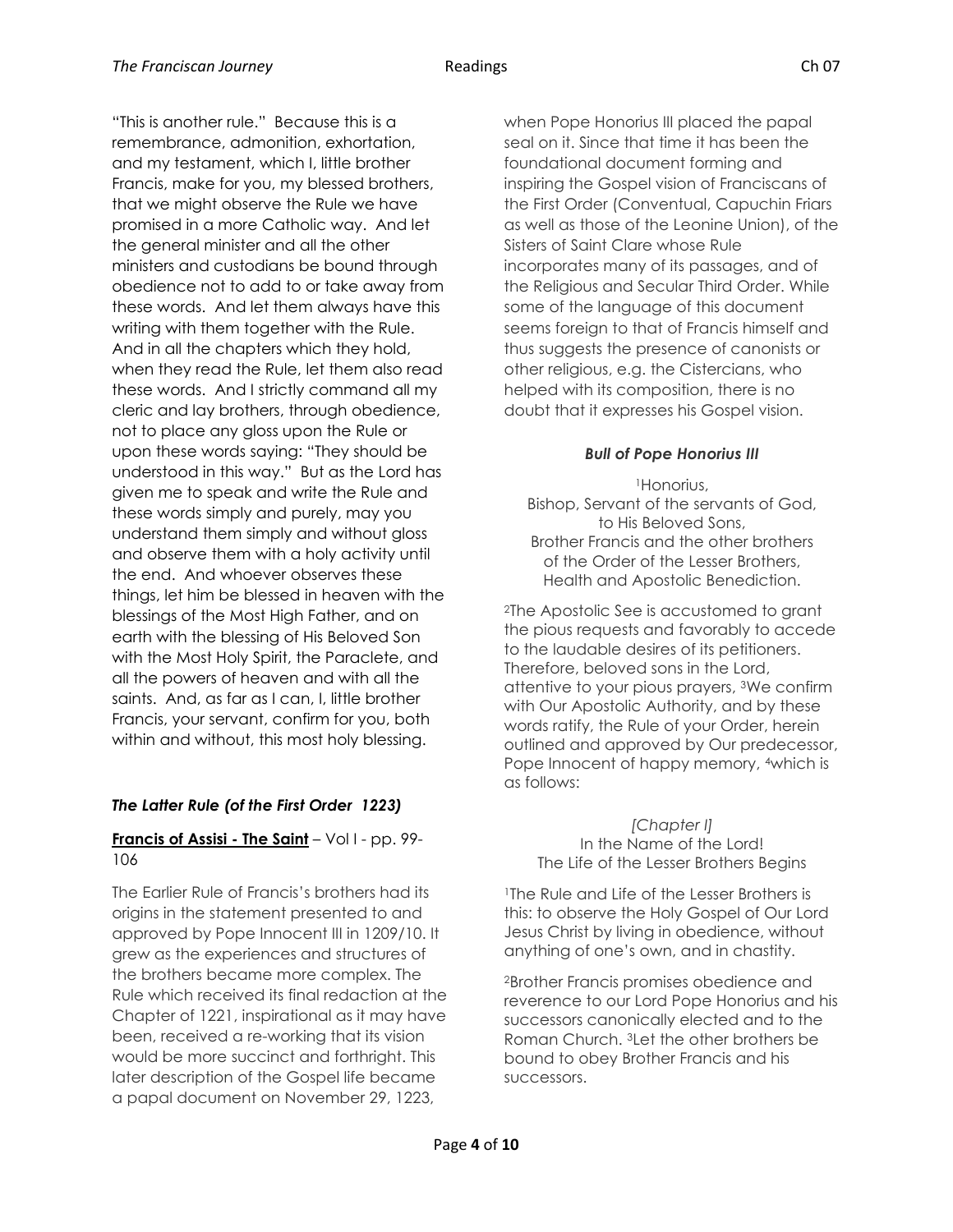#### *[Chapter II]* Those Who Wish to Adopt This Life, and How They Should Be Received

<sup>1</sup>If there are any who wish to accept this life and come to our brothers, let them send them to their provincial ministers, to whom alone and not to others is permission granted to receive the brothers. <sup>2</sup>Let the ministers examine them carefully concerning the Catholic faith and the sacraments of the Church. <sup>3</sup>If they believe all these things, will faithfully profess them, and steadfastly observe them to the end; <sup>4</sup>and if they have no wives, or if they have wives who have already taken a vow of continence and are of such an age that suspicion cannot be raised about them, and who have already entered a monastery or have given their husbands permission by the authority of the bishop of the diocese, <sup>5</sup>let the ministers speak to them the words of the holy Gospel that they go and sell all they have and take care to give it to the poor. Mt 19:21 Mk 10:21 Lk 18:22 <sup>6</sup>If they cannot do this, their good will may suffice. <sup>7</sup>Let the brothers and the minister be careful not to interfere with their temporal goods that they may dispose of their belongings as the Lord inspires them. <sup>8</sup>If, however, counsel is sought, the minister may send them to some Godfearing persons according to whose advice their goods may be distributed to the poor.

<sup>9</sup>Then they may be given the clothes of probation, namely, two tunics without a hood, a cord, short trousers, and a little cape reaching to the cord, <sup>10</sup>unless, at times, it seems good to these same ministers, before God, to act otherwise. <sup>11</sup>When the year of probation has come to an end, they may be received to obedience promising always to observe this rule and life. <sup>12</sup>On no account shall it be lawful for them to leave this Order, according to the decree of our Lord the Pope, <sup>13</sup>for, according to the Gospel: *no one who puts a hand to the plow and looks to what was left behind is fit for the kingdom of God*. Lk 9:62

14Those who have already promised obedience may have one tunic with a hood and another, if they wish, without a hood. <sup>15</sup>And those who are compelled by necessity may wear shoes. <sup>16</sup>Let all the brothers wear poor clothes and they may mend them with pieces of sackcloth or other material with the blessing of God. <sup>17</sup>I admonish and exhort them not to look down upon or judge those whom they see dressed in soft and fine clothes and enjoying the choicest food and drink, but rather let everyone judge and look down upon himself.

#### *[Chapter III]* The Divine Office, Fasting and How the Brothers Should Go About in the World

<sup>1</sup>Let the clerical [brothers] recite the Divine Office according to the rite of the holy Roman Church excepting the psalter, <sup>2</sup>for which reason they may have breviaries. 3The lay [brothers], however, may say twenty-four Our Fathers for Matins, and five for Lauds; seven for each of the Hours of Prime, Terce, Sext, and None, twelve for Vespers, and seven for Compline. <sup>4</sup>Let them pray for the dead.

<sup>5</sup>Let them fast from the feast of All Saints until the Lord's Nativity. <sup>6</sup>May those be blessed by the Lord who fast voluntarily during that holy Lent that begins at the Epiphany and lasts during the forty days which our Lord consecrated by His own fast; Lk 4:2 but those who do not wish to keep it will not be obliged. <sup>7</sup>Let them fast, however, during the other [Lent] until the Lord's Resurrection. <sup>8</sup>At other times they may not be bound to fast except on Fridays. <sup>9</sup>During a time of obvious need, however, the brothers may not be bound by corporal fast.

<sup>10</sup>I counsel, admonish and exhort my brothers in the Lord Jesus Christ not to quarrel or argue or judge others when they go about in the world; <sup>11</sup>but let them be meek, peaceful, modest, gentle, and humble,  $2 \text{Im } 2:14$  speaking courteously to everyone, as is becoming. <sup>12</sup>They should not ride horseback unless they are compelled by an obvious need or an infirmity. <sup>13</sup>Into whatever house they enter, let them first say: "Peace be to this house!" Lk 10:5 14 According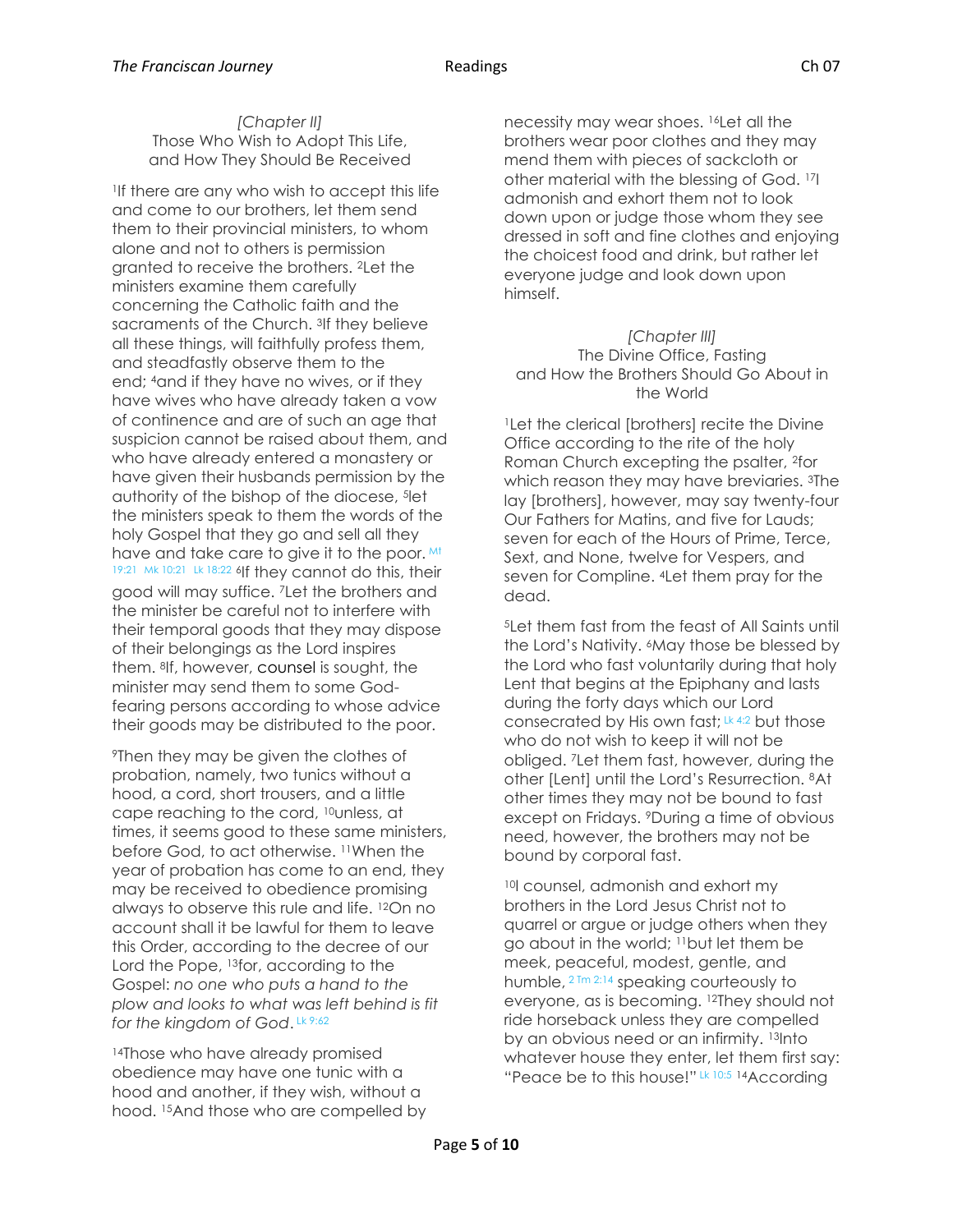to the holy Gospel, let them eat whatever food is set before them. Lk 10:8

#### *[Chapter IV]* Let the Brothers Never Receive Money

<sup>1</sup>I strictly command all my brothers not to receive coins or money in any form, either personally or through intermediaries. <sup>2</sup>Nevertheless, the ministers and custodians alone may take special care through their spiritual friends to provide for the needs of the sick and the clothing of the others according to places, seasons and cold climates, as they judge necessary, <sup>3</sup>saving always that, as stated above, they do not receive coins or money.

### *[Chapter V]* The Manner of Working

<sup>1</sup>Those brothers to whom the Lord has given the grace of working may work faithfully and devotedly <sup>2</sup>so that, while avoiding idleness, the enemy of the soul, they do not extinguish the Spirit of holy prayer and devotion to which all temporal things must contribute.

<sup>3</sup>In payment for their work they may receive whatever is necessary for the bodily support of themselves and their brothers, excepting coin or money, <sup>4</sup>and let them do this humbly as is becoming for servants of God and followers of most holy poverty.

#### *[Chapter VI]* Let the Brothers Not Make Anything Their Own; Begging Alms, the Sick Brothers

<sup>1</sup>Let the brothers not make anything their own, neither house, nor place, nor anything at all. <sup>2</sup>As pilgrims and strangers in this world, <sup>1 Pt 2:11</sup> serving the Lord in poverty and humility, let them go seeking alms with confidence, <sup>3</sup>and they should not be ashamed because, for our sakes, our Lord made Himself poor in this world. <sup>2 Cor 8:9</sup> 4This is that sublime height of most exalted poverty which has made you, my most beloved brothers, heirs and kings of the Kingdom of Heaven, poor in temporal things but exalted

in virtue. Jas 2:5 5 Let this be your portion which leads into the land of the living. Ps 142:6 [Vulgate, Ps 141:6] 6Giving yourselves totally to this, beloved brothers, never seek anything else under heaven for the name of our Lord Jesus Christ.

<sup>7</sup>Wherever the brothers may be and meet one another, let them show that they are members of the same family. <sup>8</sup>Let each one confidently make known his need to the other, for if a mother loves and cares for her son according to the flesh, 1 Thes 2:7 how much more diligently must someone love and care for his brother according to the Spirit! <sup>9</sup>When any brother falls sick, the other brothers must serve him as they would wish to be served themselves. Mt 7:12

### *[Chapter VII]* The Penance To Be Imposed on the Brothers Who Sin

<sup>1</sup>If any brother, at the instigation of the enemy, sins mortally in regard to those sins concerning which it has been decreed among the brothers to have recourse only to the provincial ministers, let him have recourse as quickly as possible and without delay. <sup>2</sup>If these ministers are priests, with a heart full of mercy let them impose on him a penance; but, if the ministers are not priests, let them have it imposed by others who are priests of the Order, as in the sight of God appears to them more expedient. <sup>3</sup>They must be careful not to be angry or disturbed at the sin of another, for anger and disturbance impede charity in themselves and in others.

*[Chapter VIII]* The Election of the General Minister of This Fraternity and the Chapter of Pentecost

<sup>1</sup>Let all the brothers always be bound to have one of the brothers of this Order as general minister and servant of the whole fraternity and let them be strictly bound to obey him. <sup>2</sup>When he dies, let the election of his successor be made by the provincial ministers and custodians in the Chapter of Pentecost, at which all the provincial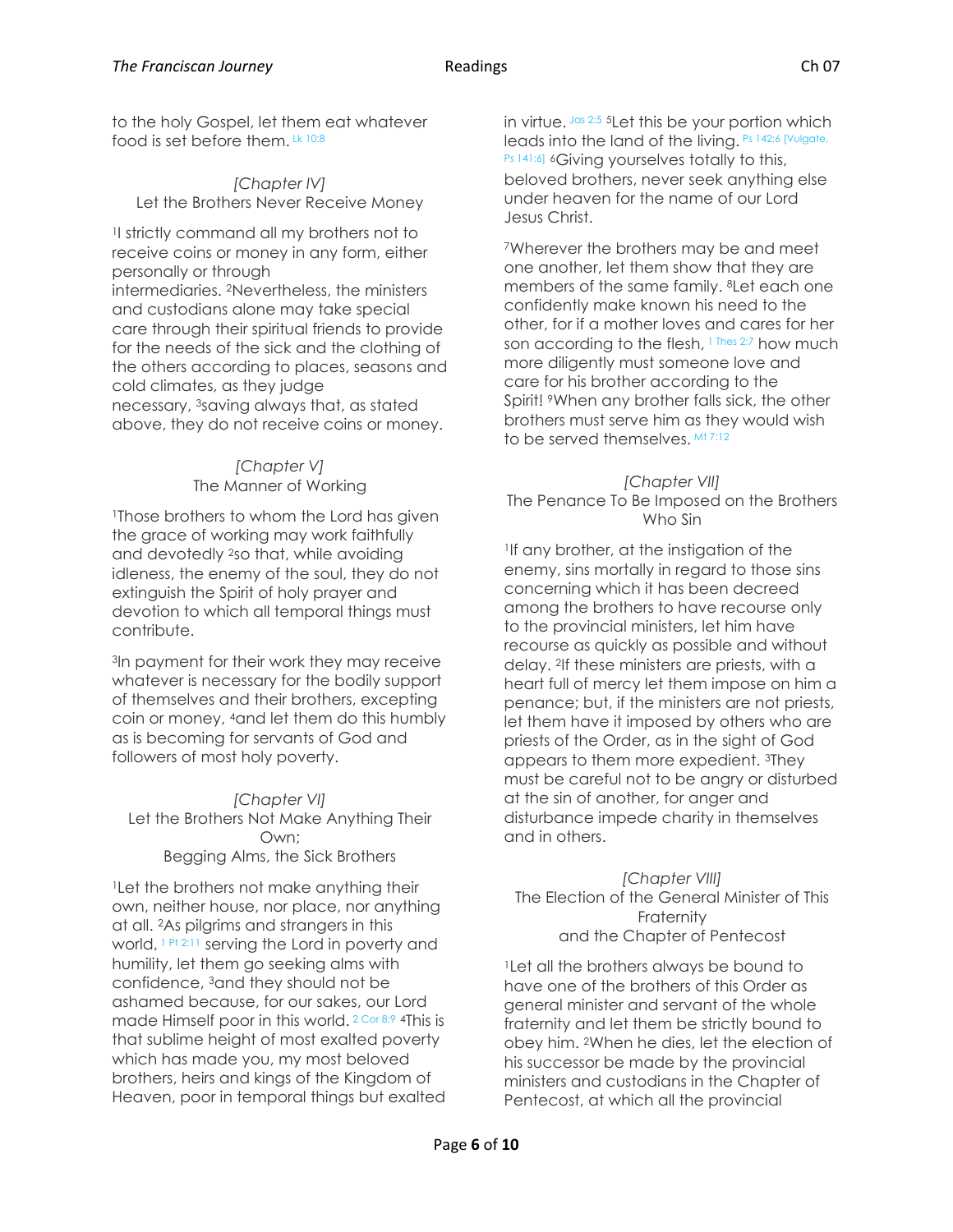ministers are bound to assemble in whatever place the general minister may have designated. <sup>3</sup>Let them do this once in every three years, or at other longer or shorter intervals, as determined by the aforesaid minister.

<sup>4</sup>If, at any time, it appears to the body of the provincial ministers and custodians that the aforesaid general minister is not qualified for the service and general welfare of the brothers, let the aforesaid brothers, to whom the election is committed, be bound to elect another as custodian in the name of the Lord.

<sup>5</sup>Moreover, after the Chapter of Pentecost, the provincial ministers and custodians may each, if they wish and it seems expedient to them, convoke a Chapter of the brothers in their custodies once in the same year.

## *[Chapter IX]* **Preachers**

<sup>1</sup>The brothers may not preach in the diocese of any bishop when he has opposed their doing so. <sup>2</sup>And let none of the brothers dare to preach in any way to the people unless he has been examined and approved by the general minister of this fraternity and the office of preacher has been conferred upon him.

<sup>3</sup>Moreover, I admonish and exhort those brothers that when they preach their *language be well-considered and chaste* for the benefit and edification of the people, announcing to them vices and virtues, punishment and glory, with brevity, because our Lord when on earth kept his word brief. Rom 9:28 Is 10:22

### *[Chapter X]* The Admonition and Correction of the **Brothers**

<sup>1</sup>Let the brothers who are the ministers and servants of the others visit and admonish their brothers and humbly and charitably correct them, not commanding them anything that is against their soul and our rule. <sup>2</sup>Let the brothers who are subject, however, remember that, for God's sake,

they have renounced their own wills. <sup>3</sup>Therefore, I strictly command them to obey their ministers in everything they have promised the Lord to observe and which is not against their soul or our Rule.

<sup>4</sup>Wherever the brothers may be who know and feel they cannot observe the Rule spiritually, they can and should have recourse to their ministers. <sup>5</sup>Let the ministers, moreover, receive them charitably and kindly and have such familiarity with them that these same brothers may speak and deal with them as masters with their servants, <sup>6</sup>for so it must be that the ministers are the servants of all the brothers.

<sup>7</sup>Moreover, I admonish and exhort the brothers in the Lord Jesus Christ to beware of all pride, vainglory, envy and greed, of care and solicitude for the things of this world, of detraction and murmuring. Mt 13:22 Lk 12:15 Let those who are illiterate not be anxious to learn, <sup>8</sup>but let them pay attention to what they must desire above all else: to have the Spirit of the Lord and Its holy activity, <sup>9</sup>to pray always to Him with a pure heart, to have humility and patience in persecution and infirmity, <sup>10</sup>and to love those who persecute, rebuke and find fault with us, because the Lord says: *Love your enemies and pray for those who persecute and calumniate you.* Mt 5:44 <sup>11</sup>*Blessed are those who suffer persecution for the sake of justice, for theirs is the kingdom of heaven.* Mt 5:10 <sup>12</sup>*But whoever perseveres to the end will be saved.* Mt 10:22

*[Chapter XI]* The Brothers May Not Enter the Monasteries of Nuns

<sup>1</sup>I strictly command all the brothers not to have any suspicious dealings or conversations with women, <sup>2</sup>and they may not enter the monasteries of nuns, excepting those brothers to whom special permission has been granted by the Apostolic See; <sup>3</sup>and they may not be godfathers to men or women, so that scandal may not arise among the brothers or concerning them on account of this.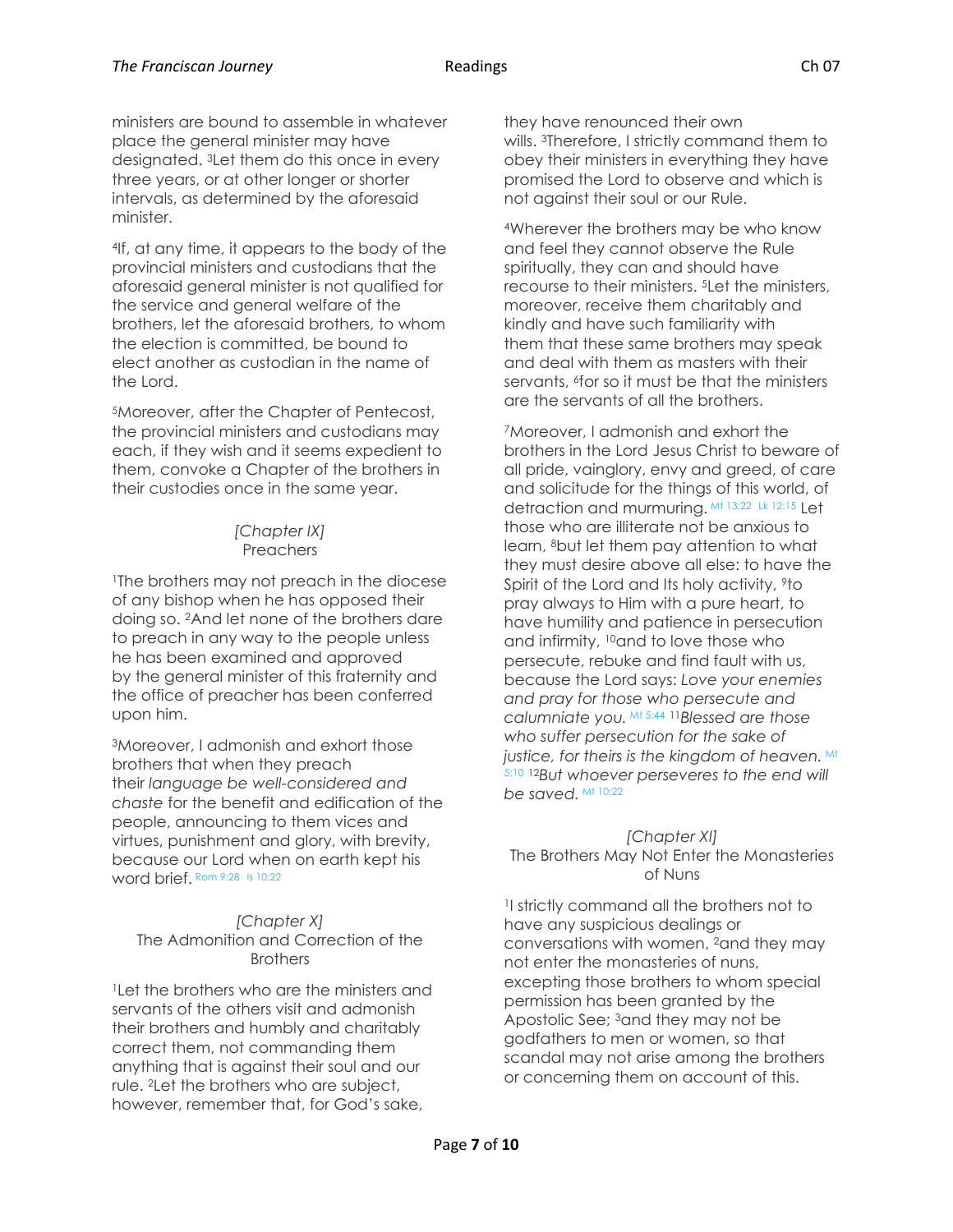#### *[Chapter XII]* Those Going Among the Saracens and Other Non-Believers

<sup>1</sup>Let those brothers who wish by divine inspiration to go among the Saracens or other non-believers ask permission to go from their provincial ministers. <sup>2</sup>The ministers, however, may not grant permission except to those whom they see fit to be sent.

3In addition to these points, I command the ministers through obedience to petition from our Lord the Pope for one of the Cardinals of the Holy Roman Church, who would be the governor, protector and corrector of this fraternity, <sup>4</sup>so that, being always submissive and subject at the feet of the same Holy Church and steadfast in the Catholic Faith, we may observe poverty, humility, and the Holy Gospel of our Lord Jesus Christ as we have firmly promised.

It is forbidden, therefore, for anyone to tamper with this decree which we have confirmed, or rashly dare to oppose it. If anyone presume to attempt this, let him know that he shall incur the anger of Almighty God and of His blessed Apostles Peter and Paul.

Given at the Lateran, the twenty-ninth day of November, in the eighth year of Our pontificate.

# *The Life of St. Francis – Chapter 4 – Julian of Speyer*

#### **Francis of Assisi - The Saint** – Vol I - pp. 383- 387

HOW HE RECEIVED A RULE AND PERMISSION TO PREACH FROM THE POPE, WAS REFRESHED IN SOLITUDE, DETERMINED TO BE PERPETUALLY POOR AND TO HELP HIS NEIGHBORS, AND HOW HE GUARDED HIMSELF AND HIS OWN BROTHERS WITH STRICT VIGILANCE.

<sup>21</sup>Seeing that the number of brothers was gradually increasing, Blessed Francis explained more fully to them his heart's purpose, not to mention the hidden design of divine revelation. He wrote a rule in simple language, including words from the holy gospel, for the perfection of which he strove as much as he could. He wanted what he had written to be confirmed by the supreme pontiff, so he *took* the eleven brothers that he had with him, Mt 12:45 himself being the twelfth, and made his way with them to Rome. When he arrived, he went to one of the cardinal bishops, an esteemed and discreet man, and explained fully and in an orderly manner the cause of his coming to Rome. The cardinal carefully heard the business of the poor man of Christ and, even though he justly commended the plan as praiseworthy, he nonetheless first suggested to Francis that he enter the eremitical or monastic life. But the servant of Christ stuck firmly to what he had begun and, as modestly as he could, refused to agree to suggestions of this sort. But, *with the*  Lord's cooperation<sup>Mt 12:45</sup> he persisted until, thanks to the arrangements of the same bishop, the matter came to the hearing of the supreme pontiff.

Divine Providence was with the blessed man in everything he was doing, and its clear revelations and visions made him confident. At that time he saw a vision that promised the Lord Pope's assent to his plan: *a mighty tree, wondrously tall, <sup>Dn 4:7</sup>* whose top he easily bent down to the earth with his hands. Later on, when the most excellent and magnanimous Lord Pope Innocent III, who was then ruling the church, deigned to give his assent to the poor man, the meaning of this vision became evident. The supreme pontiff gave the twelve brothers his kind consent concerning the confirmation of their rule and also gave them his mandate concerning the preaching of penance. With joy, he blessed and dismissed them, but he promised that later, when their number had increased, he would give them even more.

<sup>22</sup>Therefore, it was not without reason that Blessed Francis thought it a wondrous thing that he had obtained such great benefits from the Vicar of Christ, and so he gave thanks to divine mercy for all. Completing his visit with a prayer at the tomb of the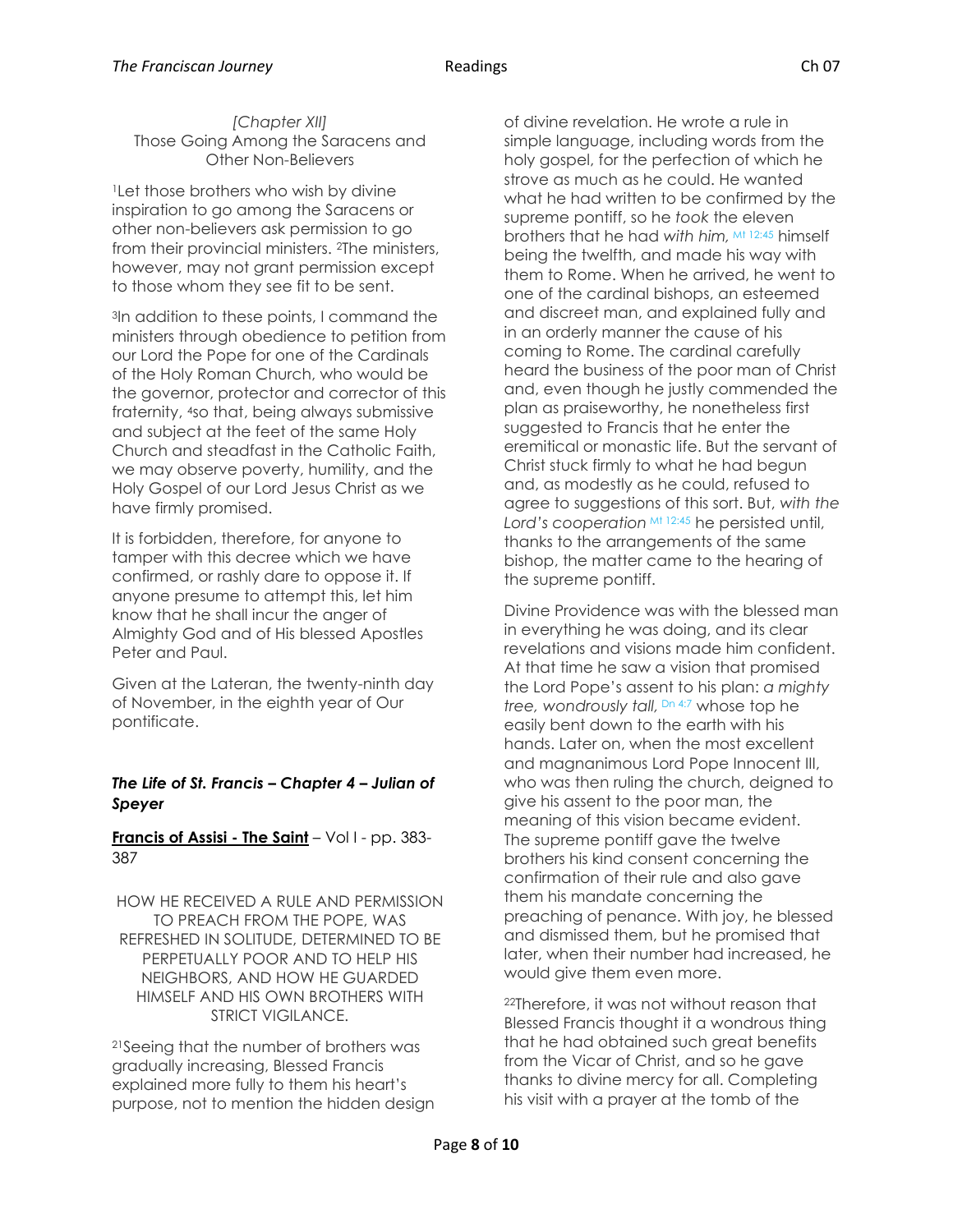Prince of the Apostles, he joyfully left the city with his brothers.

The purpose of the gift moved him to act immediately, lest perhaps he remain ungrateful, and he dutifully began to make plans with the brothers: first, how by observing the rule they could make progress in virtue; and second, how by edifying their neighbors they might earn interest for the Lord on the *silver piece* Lk 19:13 entrusted to their care.

As they were dutifully discussing these and other similar things, it

happened that they came, *late in the day,*  to a deserted place Mt 14:15 where they seemed to be bereft of all human aid, though they were in need of bodily refreshment because of the hardships of their journey. But divine providence, which was with these poor ones, provided bread through a man who came up unexpectedly and disappeared all of a sudden. They ate the bread, marveled at the manner it had been provided, and, returning thanks to the Lord, continued their journey much comforted. Then they came to a solitary place near the city of Orte, where they remained for almost forty days in great lack of necessities. Some of their number went begging in that same city. There they renewed the beginnings of holy poverty with great joy and confirmed it with a perpetual covenant.<sup>c</sup>

<sup>23</sup>These zealots of a new justice next entered the Spoleto valley, and a pious discussion arose whether in the future they should live in solitary places or among people. But truly, the holy man of God, as if despairing of his own efforts, anticipated every undertaking with devout prayer—through which he infallibly learned what he was to do—and, impelled by a zeal that came from God, chose to live for the gain of his neighbors rather than for himself alone.

Then, comforted *in the Lord,* Eph 6:10 Saint Francis began *to speak out more boldly* Acts 9:28 owing to the apostolic authority he had been granted, and going around through cities, towns and villages, Mt 9:35 he steadfastly preached penance. He was

particularly careful *to show himself blameless in all things,* Tb 10:13 2 Cor 6:4 lest he be thought to gloss over the truth with flattering words. Educated men marveled at the power of the words of him who had not been taught by man, and seeing the noble and lowborn, rich and poor crowd around him in bands, they astutely made their way to him as though to a new star rising in the darkness. In fact, he provided a plan of salvation to persons of every state and condition, age and sex, giving them all a rule of life. Today, the church rejoices that his felicitous leadership of both sexes has brought about a threefold army of those who are to be saved.

As we mentioned above, he founded three Orders, the first of which he prized above all others by profession and habit, and which, as he had written in its Rule, he called the Order of Lesser Brothers. The Second Order, the Order of the Poor Ladies and virgins of the Lord, also mentioned above, likewise took its fruitful origin from him. The Third, also an order of considerable perfection, is called the Order of Penitents, which profitably brings together clerics and laity, virgins, unmarried, and married persons of both sexes.

<sup>24</sup>Who will be able to tell in detail just how Blessed Francis himself magnificently served the Order of Lesser Brothers in the perfection of every virtue by going beyond what was asked, or how he instructed his brothers and sons concerning all matters of true religion?

Now sufficiently taught in all things perfect by his tutor, the grace of the Holy Spirit, he wished to come to know in himself every kind of perfection by experience. And so, he first taught his brothers by his example those things which he later urged on them by frequent sweet words.

How these brothers, personally serving as knights under such a leader, became more proficient in all perfection by his teaching and example, must, I think, be kept secret rather than described in detail with profuse words. For the blessed man *stood watch* with the highest vigilance *over* Is